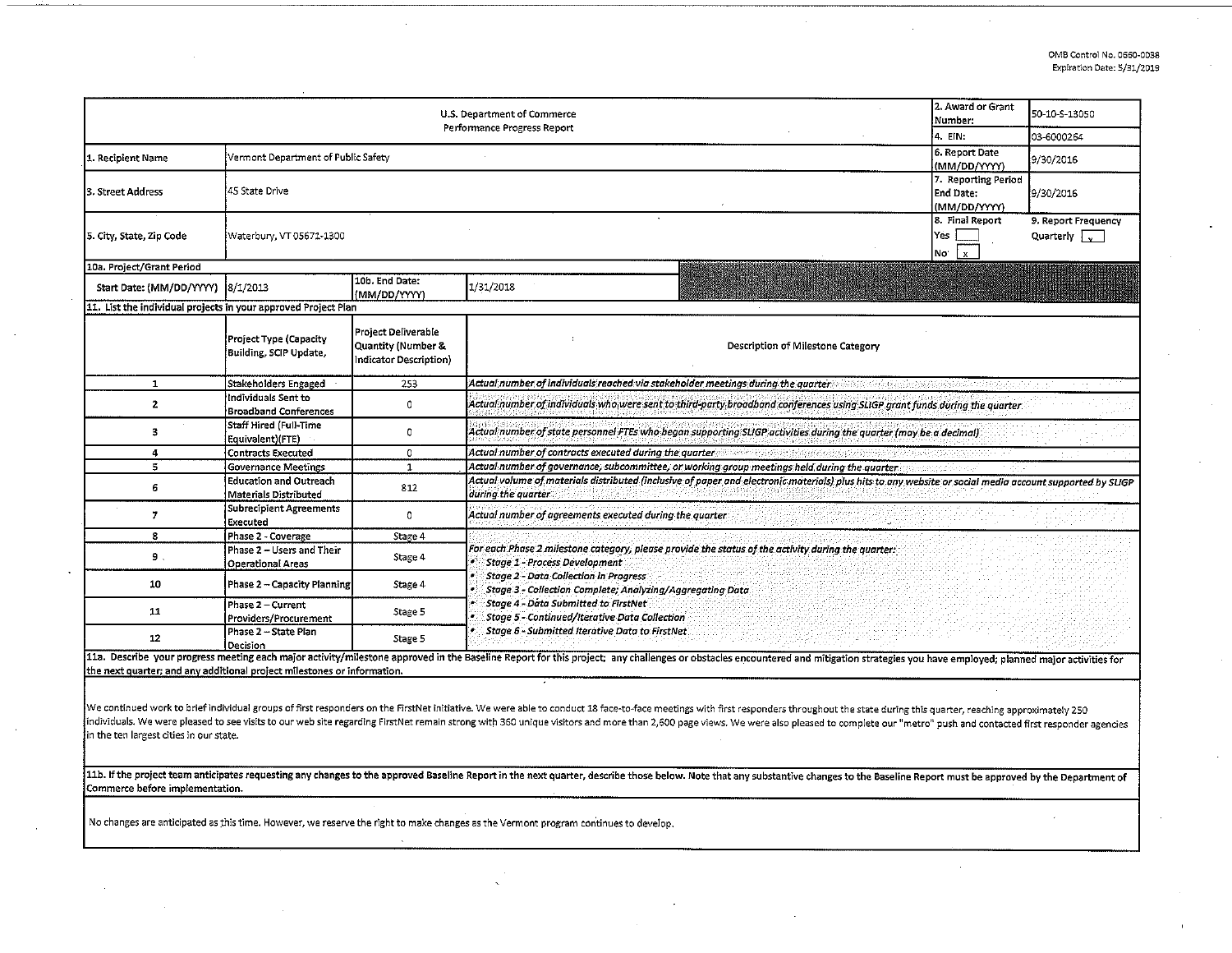$\sim$   $\sim$ 

11c. Provide any other information that would be useful to NTIA as it assesses this project's progress.

The metric numbers are being adjusted due to a misunderstanding about how to report attendees vs. materials. For quarterly report ending 6/30/2016: # Attendees - 152 (was 270), # Materials 1,682 (was 3,503); For quarterly 3/31/2016: # Attendees - 55 (was 1,055), # Materials 314 (was 1,055); For quarterly report ending 12/31/2015: # Attendees - 148 (was 1,382), # Materials 1,720 (was 2,463); For quarterly report ending 9/30/2015: # Attendees # Materials 3,139 (was 2,827).

lld. Describe any success stories or best practices you have identified. Please be as specific as possible.

We found creating a video briefing and posting it on YouTube was an effective way of reaching our law enforcement community. Due to the realities of shift work, it is not easy to gather all law enforcement personnel to a c · brief them on First Net. The video update allowed personnel to view the update at times convenient to them.

12. Personnel

12a. If the project is not fully staffed, describe how any lack of staffing may impact the project's time line and when the project will be fully staffed.

| 12b. Staffing Table - Please include all staff that have contributed time to the project. Please do not remove individuals from this table. |                                       |                                                                                                         |                               |                      |                               |                   |                 |                                                                 |                                          |
|---------------------------------------------------------------------------------------------------------------------------------------------|---------------------------------------|---------------------------------------------------------------------------------------------------------|-------------------------------|----------------------|-------------------------------|-------------------|-----------------|-----------------------------------------------------------------|------------------------------------------|
| Job Title                                                                                                                                   | FTE%                                  | Project (s) Assigned                                                                                    |                               |                      |                               |                   |                 | Change                                                          |                                          |
| IT Project Manager IV                                                                                                                       | 100                                   | Managing Education and Outreach, Project Managements of SLIGP, and contractor/sub-contractor management |                               |                      |                               |                   |                 | Permanently Vacant<br>New Position title added<br>in April 2016 |                                          |
| FirstNet Outreach Manager                                                                                                                   | 100                                   | Managing Education and Outreach, Project Managements of SLIGP, and contractor/sub-contractor management |                               |                      |                               |                   |                 |                                                                 |                                          |
| Project Manager                                                                                                                             | 100                                   | Temporary 100% FTE - Not to exceed 1,280 hours (State Funded Personnel)                                 |                               |                      |                               |                   |                 |                                                                 |                                          |
| Project Manager                                                                                                                             | 100                                   | Temporary 100% FTE - Not to exceed 1,280 hours (State Funded Personnel)                                 |                               |                      |                               |                   |                 |                                                                 |                                          |
| Project Manager                                                                                                                             | 100                                   | Temporary 100% FTE - Not to exceed 1,280 hours (State Funded Personnel)                                 |                               |                      |                               |                   |                 |                                                                 |                                          |
| 13. Subcontracts (Vendors and/or Subrecipients)                                                                                             |                                       |                                                                                                         |                               |                      |                               |                   |                 |                                                                 |                                          |
| 13a. Subcontracts Table – include all subcontractors. The totals from this table must equal the "Subcontracts Total" in Question 14f.       |                                       |                                                                                                         |                               |                      |                               |                   |                 |                                                                 |                                          |
| Name                                                                                                                                        | <b>Subcontract Purpose</b>            |                                                                                                         | Type<br>(Vendor/Subrec.)      | RFP/RFQ Issued (Y/N) | Contract<br>Executed<br>(Y/N) | <b>Start Date</b> | <b>End Date</b> | <b>Total Federal Funds</b><br>Allocated                         | <b>Total Matching Funds</b><br>Allocated |
| AppGeo                                                                                                                                      | GIS Services and Technical advising   |                                                                                                         | GIS Vendor                    |                      |                               | 9/1/2015          | 10/30/2015      |                                                                 | \$25,765.00                              |
| <b>TBD</b>                                                                                                                                  | Project Manager for Technical Support |                                                                                                         | Personal Services<br>Contract | N.                   | Ν                             | <b>TBD</b>        | TBD.            | \$199,840.00                                                    |                                          |
|                                                                                                                                             |                                       |                                                                                                         |                               |                      |                               |                   |                 |                                                                 |                                          |
|                                                                                                                                             |                                       |                                                                                                         |                               |                      |                               |                   |                 |                                                                 |                                          |
| 13b. Describe any challenges encountered with vendors and/or subrecipients.                                                                 |                                       |                                                                                                         |                               |                      |                               |                   |                 |                                                                 |                                          |
| IN/A                                                                                                                                        |                                       |                                                                                                         |                               |                      |                               |                   |                 |                                                                 |                                          |